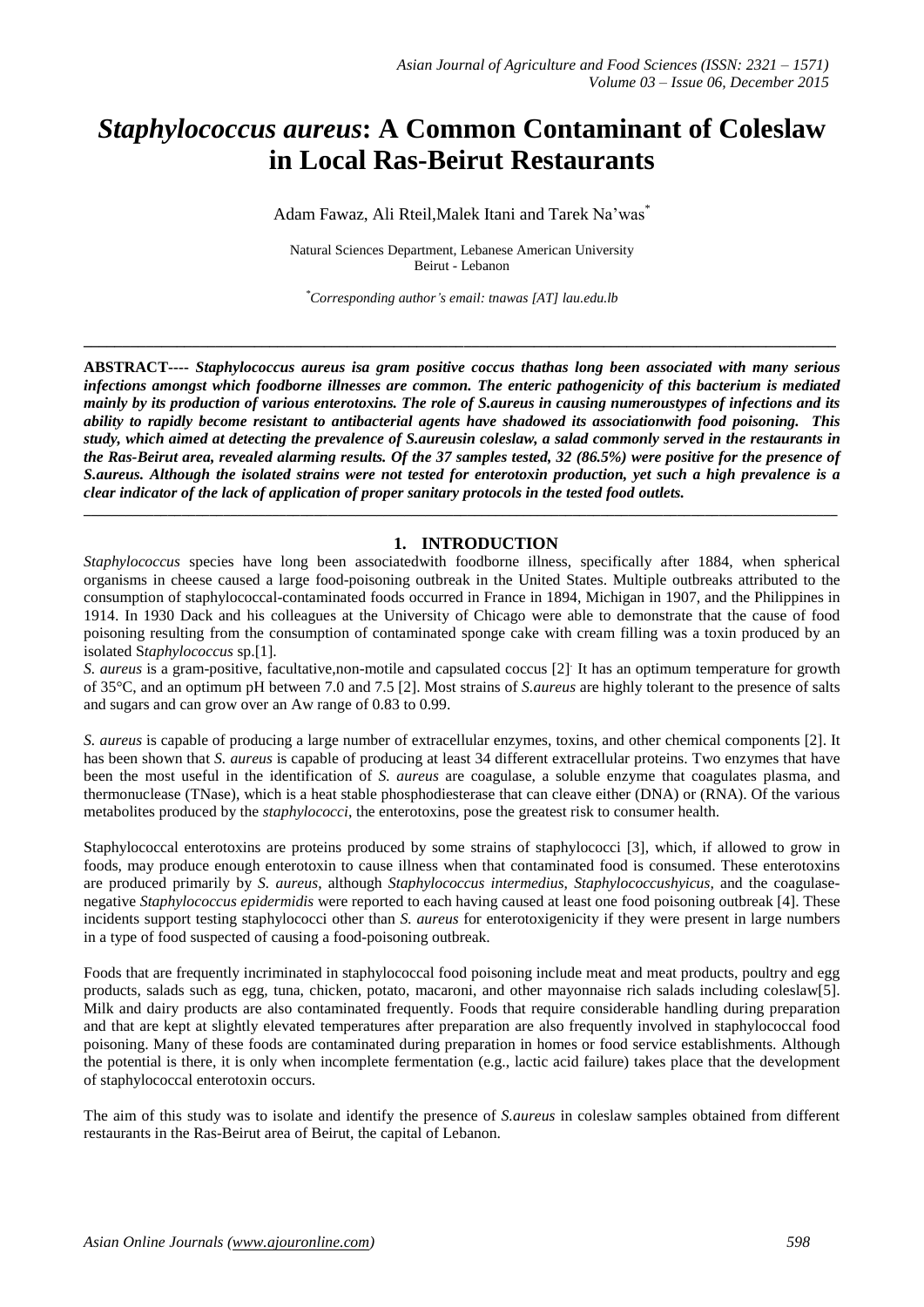## **2. MATERIALS AND METHODS**

Coleslaw was chosen as the salad to be tested because it is served with various dishes in the selected restaurants and because mayonnaise, a major component of coleslaw, is known to be an excellent medium in which bacteria can grow comfortably.The protocols used in this study are those recommended by the US food and drug administration [6-7].

#### **Sample Collection:**

Thirty seven coleslaw samples were collected from 37 different restaurants from the Ras Beirut area, including local and global franchises. The samples were bought on the spot, just as they are given to regular customers. The purchased food was dispensed in specific containers belonging to the restaurants, and transported quickly and within 15-20 min to the microbiology laboratory for processing. Opening and weighing food samples were done using an aseptic technique to avoid any external contamination. The samples were then numbered and the work was done using the assigned numbers to avoid bias during testing.

### **Sample Processing:**

Portions of 25 g taken from the samples were placed in a blender containing 225 ml of trypticase soy broth (TSB) with 10% NaCl. They were homogenized for 2 mins at high speed. Then, usingan aseptic technic, 10 ml were pipetted into each of 3 sterile tubes for every food sample, and placed in an incubator at  $37^{\circ}$ C for 18-24 hours. Only a very few organisms such as *S.aureus* can withstand such high salinity and therefore selection for *S.aureus*was favored. After incubation and proper mixing, a loop was used to withdraw a sample from each tube for subculture on a Mannitol Salt Agar (MSA) plate, thus three replicates for each sample were obtained. Organisms with a yellow halo surrounding their colony are suspected to be *S.aureus* as this selective differential medium has a high salinity of 7.5% NaCl which is tolerated by *S.aureus* and contains mannitol which is fermented by the organism (red to yellow change in color). Thesuspected organisms were gram stained and subcultured on Nutrient Agar (NA) plates and slants, which allowed for the growth of the characteristic golden colored typical colony. The slants were used to preserve the organisms for further testing.

#### **Biochemical identification of isolates:**

All the suspected isolates were gram stained and then definitivelybiochemically identified using the standard catalase, coagulase (slide and tube) and TNase tests as recommended [8-9].

## **3. RESULTS AND DISCUSSION**

Of the 37 samples tested, 32 (86.5%) were positive for the presence of *S. aureus,* while only 5 of the samples tested were negative for the presence of the organism. Although more than one species of the genus *Staphylococcus* have been found to produce dangerous enterotoxins and were responsible for outbreaks in Europe and the US in the past decade [10], yet,*S. aureus* remains the most dangerous of the group.

The growth and proliferation of *Staphylococcus aureus* in foods presents a potential hazard to consumer health since many strains of *S. aureus* produce enterotoxins. The primary reasons for examining foods for *S. aureus* and/or their toxins are to confirm that this organism is the causative agent of a specific food-poisoning episode, determine whether a food or ingredient is a source of enterotoxigenic*staphylococci*, and demonstrate post processing contamination[3]. Post processing contamination is usually due to human contact with processed food or exposure of food to inadequately sanitized food processing surfaces. This represents a potential hazard because of the absence of competitive organisms that might otherwise restrict the growth of *S. aureus* and subsequent itsproduction of enterotoxins.

After culturing the sample/TSB homogenates on Mannitol Salt Agar, all, but 5 samples, showed growth of isolated colonies surrounded by a distinct yellow halo. A definitive negative for any single plate was established after leaving the plates to incubate at room temperature for an additional 24 hours. It is worth noting that the isolates that gave a negative slide coagulase result were also tested by the tube coagulase test to ensure that neither bound nor free coagulase is produced.

The isolation of*S. aureus*from processed foods usually indicates contamination from the skin, mouth, or nose of food handlers. This contamination may have been introduced directly into foods by process line workers with hand or arm lesions caused by *S. aureus* coming into contact with the food, or by their coughing and/or sneezing, which is a common symptom of respiratory tract infections. Contamination of processed foods may have also occurred when deposits of contaminated food collect on or are adjacent to the processing surfaces to which the food products are exposed. Large numbers of *S. aureus* encountered in processed food infer that sanitation, temperature control, or both were inadequate.

The result that 32 of the 37 tested samples were positive for *S. aureus* is alarming and a definitive proof of bacterial contamination of the specimens of coleslaw tested, as *S. aureus* is considered a general indicator of hygiene and general sanitation.The 86.5% contamination rate is an indicator of a generalized trend of a poor sanitation among food outlets,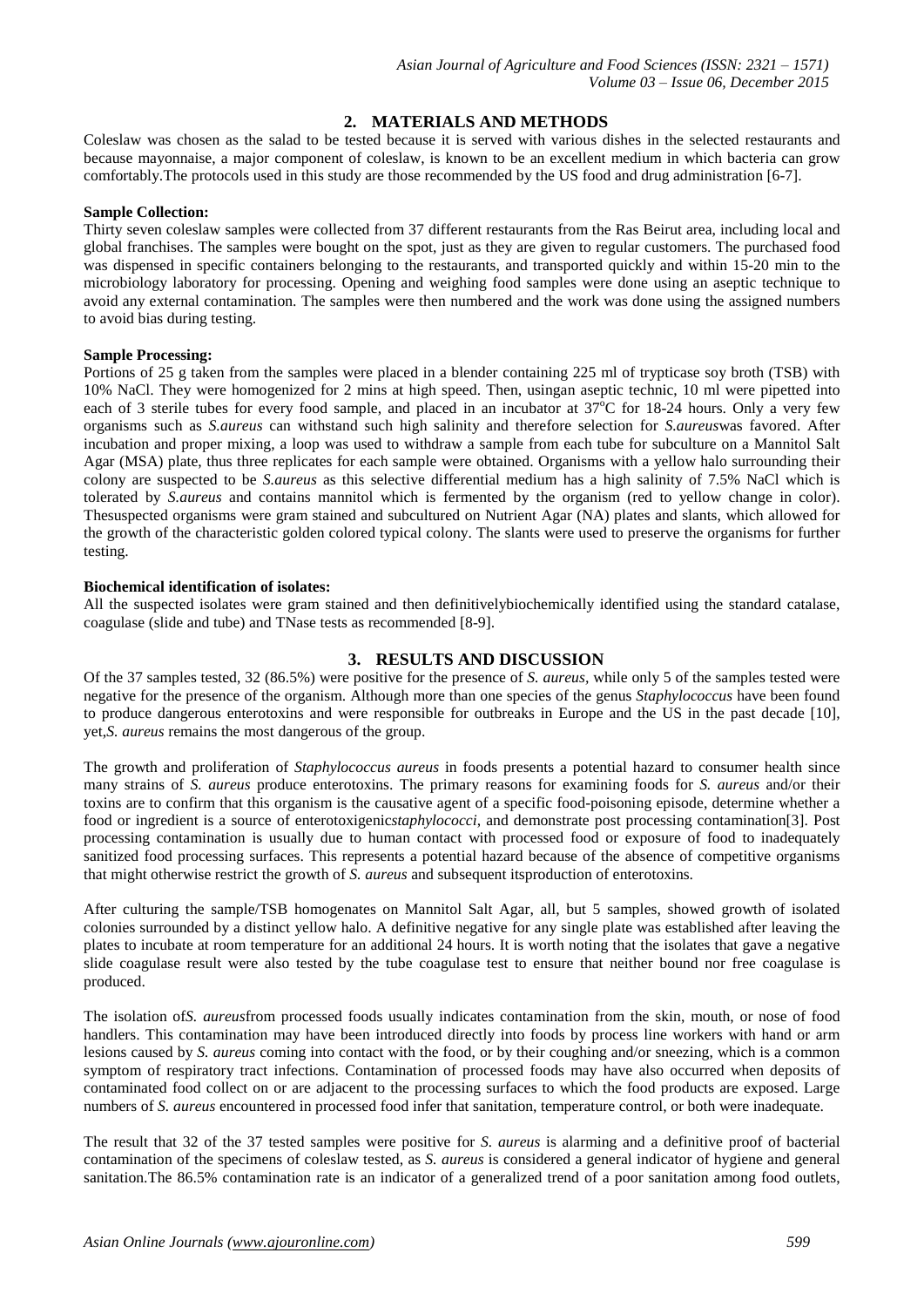which may translate into an increased incidence of food poisoning. The significance of the presence of *S.aureus* in food should be interpreted with caution. The presence of a large number of the organism in a specific type of food is not a sufficient cause to incriminatethat type of food as the vector of food poisoning as not all *S.aureus* strains produce enterotoxins [11]. The potential for staphylococcal intoxication cannot be asserted without testing the enterotoxigenicity of the *S.aureus* isolates and, more importantly, demonstrating the presence of staphylococcal enterotoxin in food. Neither the absence of *S.aureus* nor the presence of small numbers of the organism can provide complete assurance that the tested food is safe. Conditions inimical to the survival of *S.aureus* may result in a diminished population or death of viable microbial cells, while sufficient toxin remains to elicit symptoms of staphylococcal food poisoning.

As for the possible sources of contamination, human, animal, or environmental sources may be held responsible. *S.aureus* is a known inhabitant of the normal flora of human skin; As such, methods of transmission may include contact with naked skin while preparing food. Moreover, *S.aureus* is also a known inhabitant of the nasal cavity [12], because staphylococci adhere well to cells scraped from the anterior nares where surface glycoproteins and proteoglycans, present on the mucous membranes, contribute to the adhesion of bacteria. Thus a carrier employee, whether transient or permanent, may also be the contributor to contamination. There is a significant variation among individuals, with higher rates of staphylococcal binding being observed to cells from carriers than to non-carriers of the organism, to older babies than neonates in the first week of life, influenza A virus-infected volunteers than control uninfected individuals, and to moderately ill geriatric patients than to seriously ill elderly patients [13].

The environment of the working surfaces may also be responsible, since an unhygienic (dusty) surface may carry unwanted contaminants such as the organism in question. In addition, the potential for enterotoxin development is greater in foods exposed to temperatures that permit the growth of *S. aureus*.

A lack of understanding in many food service settings concerning the transmission and growth of pathogens can lead to potential foodborne outbreak situations.This gross error in hygiene should have been identified by the management, and appropriate information should have been relayed to employees.

Several possible explanations arise from this study. Considering that all the samples were collected from the same area, a possible explanation would be that the Ras-Beirut area houses a common reservoir for *S.aureus* that serves as a common source of contamination. This may be examined by studying the genetic relatedness of the bacteria in question (which is planned to be done). Considering the above, the particular source of contamination may be the cause of an increased frequency of *S.aureus* carriers who would then serve as vectors for consequent food contamination.

As a conclusion, one must state valid recommendations to ensure maintaining high standards of personal and food hygiene when storing, handling and pre-paring food. It is important to remind of the "four Cs" recommended by the Food Safety Agency: cleaning, cooking, chilling and avoiding cross-contamination(14).Care must be taken when handling food, this includes storing raw foods separately from other foods, preventing food items from touching or dripping onto other foods andasking food handlers to wear gloves and hair nets at all times in order to minimize exposure to possible S*.aureus*from carriers. Working surfaces, equipment and utensils must all be kept clean and void of dust and food remnants at all times andthe use of refrigeration and storage conditions should be standardized in order to minimize growth and spread of *S.aureus* as well as other common bacterial contaminants [14].Testing food handlers for nasal carriage of *S.aureus*is recommended, to prevent airborne contamination, as is stressingon the importance of handwashing at all times, as this has proved to be the most effective single measure to minimize cross –contamination by *S. aureus* and other bacteria.

#### **4. REFERENCES**

1. Bergdoll, MS. Staphylococcal food poisoning. In: DO Cliver, DO, ed. Foodborne Diseases. San Diego: Academic Press, Inc., 1990, pp. 85–106.

2. Martin, SE and Myers, ER. *Staphylococcus aureus*. In: Hiu, YH, Gorham, JR, Murrell, KD, Cliver, DO, eds. Foodborne Disease Handbook, Diseases Caused by Bacteria. New York: Marcel Dekker, 1994, pp. 345–394.

3.Bergdoll, MS. The enterotoxins. In: Cohen, J, ed. The Staphylococci. New York: Wiley-Interscience, 1972.

4. Breckinridge,JC, Bergdoll, MS. Outbreak of foodborne gastroenteritis due to a coagulase negative enterotoxin producing staphylococcus. N Engl J Med 248:541–543, 1971.

5.Centers for Disease Control Surveillance Summaries 1993–1997, MMWR, U.S. DHHS, Atlanta, GA. Centers for Disease Control and Prevention, 2000, 49, #SS-1.

6. Andrews, WH, Hammack, TS. 1998. Food Sampling and Preparation of Sample Homogenate (Chapter 1) In: FDA Bacteriological Analytical Manual. Revision A. 8<sup>th</sup> ed., US Food and Drug Administration. Silver Spring, MD. USA.